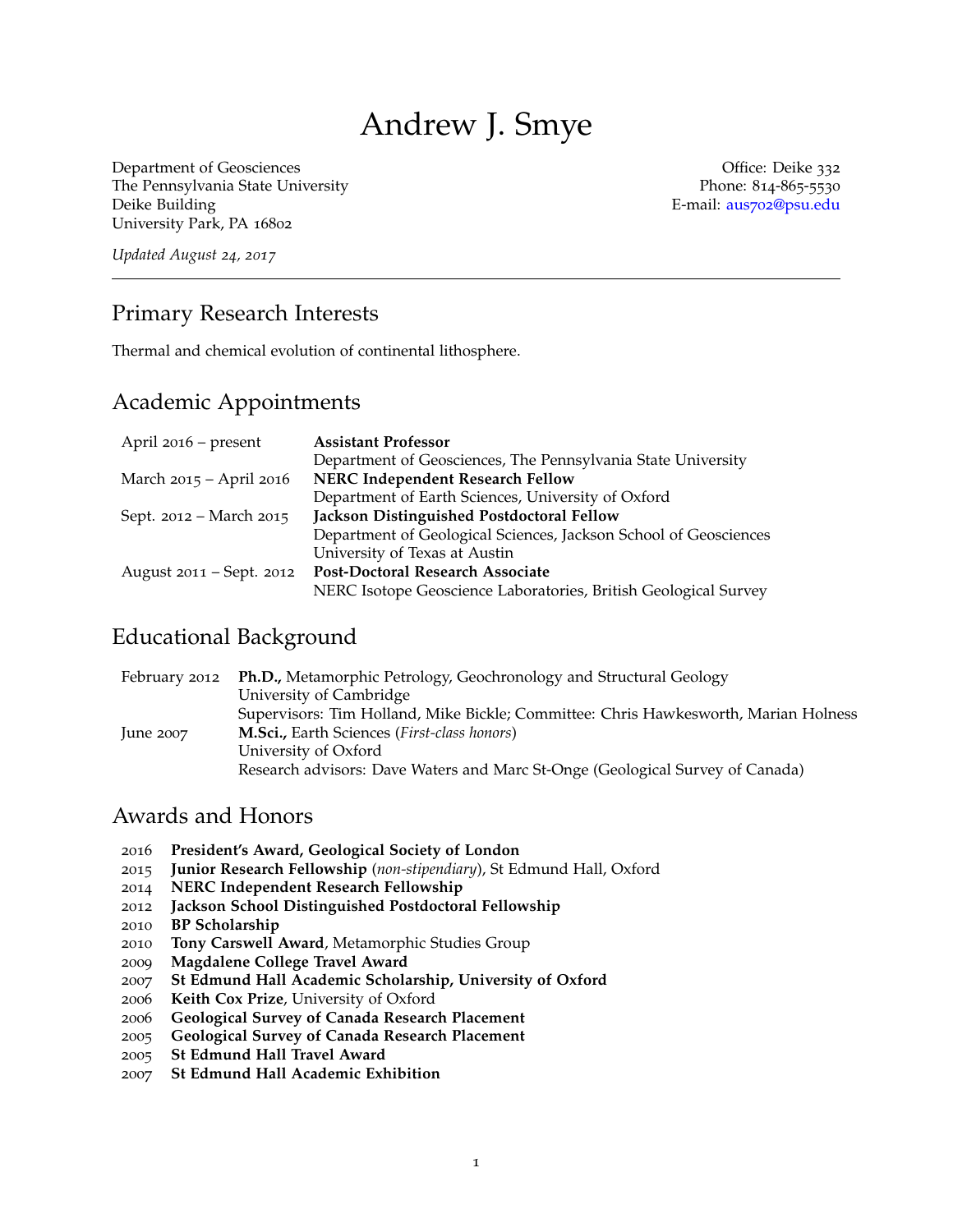# Funding Obtained

| 2016                            | Penn State Gladys Snyder Award                                              |
|---------------------------------|-----------------------------------------------------------------------------|
|                                 | \$5,000 in support of teaching petrology                                    |
| $2016 - 2021$                   | NSF-PIRE: ExTerra Field Institute and Research Endeavor                     |
|                                 | (Co-I, EAR-1545903, \$4,022,940 split between 9 institutions)               |
| $2015 - 2020$ (terminated 2016) | NERC Independent Research Fellowship                                        |
|                                 | Noble gas systematics of subduction, University of Oxford, U.K.: $£514,272$ |
| $2012 - 2015$                   | Jackson Postdoctoral Fellowship                                             |
|                                 | University of Texas, U.S.A.: \$140,000                                      |
| 2009                            | <b>NERC Facilities grant</b>                                                |
|                                 | IP/1068/1108 (Co-I, £21,100), U-Pb geochronology                            |

# Invited Seminars

- Goldschmidt conference, Paris. Session: Innovations in Thermochronology.
- Carnegie Institute, Washington D.C.
- Johns Hopkins, Baltimore
- GeoPRISMS Rifting Initiation & Evolution Workshop, Albuquerque, New Mexico
- GeoPRISMS Subduction Zone Observatory (*pop-up talk*)
- University of Rochester, NY
- Baylor University, TX
- Penn State Geocheminar, PA
- Michigan State University, MI
- Yale University, CT
- University of Cambridge, UK
- AGU Fall Meeting. Session: Resolving Process through Geochronology
- University of St Andrew's, UK
- Goldschmidt Geochemistry Conference, Prague, CZ. Session: Accessory Mineral Petrology, Geochemistry, Geochronology, Diffusion, and Kinetics. **Keynote**
- University of Oxford, UK
- Jackson School of Geosciences, Austin, TX
- Goldschmidt Geochemistry Conference, Sacramento, CA. Session: Putting the little t in P-T-H2O-t: Novel integrations of geochronology and thermodynamics in diverse tectonic regimes
- Goldschmidt Geochemistry Conference, Sacramento, CA. Session: Geologic and geochemical processes at the plate interface
- The Pennsylvania State University, State College, PA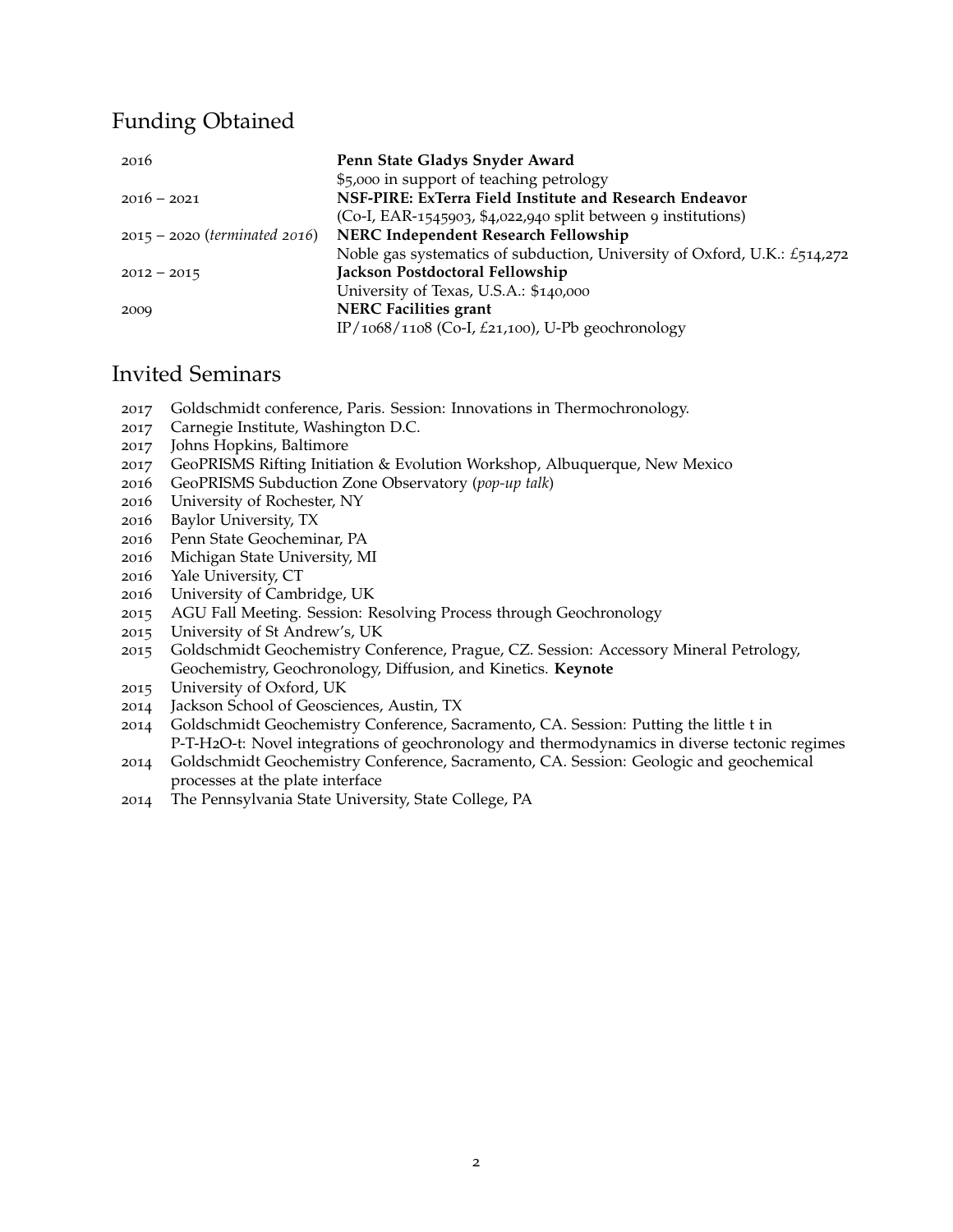# Workshops and Courses

| E-FIRE Alps Workshop, Italy<br>2017 |
|-------------------------------------|
|-------------------------------------|

- 2017 **Rifting Initiation and Evolution Workshop, Albuquerque, New Mexico**
- 2016 **E-FIRE pre-AGU Workshop, San Francisco, CA**
- 2016 **Subduction Zone Observatory, Boise, ID**
- 2016 **Early Career Geoscience Faculty Workshop, U. Maryland, MD**
- 2013 **International Lithosphere Program** Nature of the Plate Interface in Subduction Zones Workshop, California
- 2012 **NERC Grantsmanship short course** British Geological Survey, Keyworth (2 days)
- 2012 **Nuts and Bolts of sector-field isotope ratio mass spectrometry** Geochemical Society funded; University of Bristol (3 days).
- 2011 **GTSnext** <sup>40</sup>**Ar–**39**Ar and U–Pb geochronology workshop** Marie Curie FP7; NIGL, U.K. (2 days)
- 2010 **GTSnext radiogenic isotopic geochronology workshop** Marie Curie FP7; Verbania, Italy (5 days)
- 2009 **EURISPET HP metamorphism and subduction zones workshop** Places competitively awarded; Marie Curie FP6; Granada, Spain

# Teaching and Mentoring Experience

| • GEOSC 497 Principles of Igneous and Metamorphic Petrology                                               | <i>Fall</i> 2017    |
|-----------------------------------------------------------------------------------------------------------|---------------------|
| • GEOSC 201 Earth Materials                                                                               | Spring 2017         |
| • GEOSC 597 Advanced Isotope Geochemistry                                                                 | Spring 2017         |
| • Undergraduate Tutorials                                                                                 | March $2015 - 2016$ |
| Series of tutorials in igneous and metamorphic petrology to Oxford 1st and 2nd-year students.             |                     |
| • Undergraduate Research Advisor                                                                          | Dec 2013–current    |
| Senior student (K. Umbarger) project on tectono-thermal evolution of the California Coastal Range.        |                     |
| • Guest Lecturer                                                                                          | Nov 2012–current    |
| Continental Tectonics and Thermochronology, UT graduate classes                                           |                     |
| • Field Supervisor: (U/Th)-He sample collection in Canadian Rockies.                                      | Oct 2011            |
| • Field Lecturer: Final-year Betic field trip; series of talks on regional P-T-t data April 2009 and 2010 |                     |
| • Postgraduate Demonstrator.                                                                              | Oct 2007–Aug 2010   |
| Introduction to Geology, Metamorphic Petrology, Evolution of the lithosphere, Geological mapping.         |                     |
| • Co-supervisor of MSc thesis                                                                             | Jul 2008–Jun 2009   |
| Study of the metamorphic evolution of an eclogite zone, Tauern Window (L. Greenwood, Cambridge, 2008).    |                     |
| • Undergraduate Supervisor                                                                                | 2007-2010           |
| Introductory Geology, Geological Maps, Metamorphic Petrology and Himalayan Geology. 2007-2010             |                     |
| • Teacher: Community outreach program - Geology for Schools day.                                          | Feb 2009            |

# List of Publications

#### In Review

**Smye**, **A**.**J**., Lavier, L., Stockli, D. and Zack, T. Crustal reheating and mantle upwelling during continental break-up triggered by lithospheric deformation; *submitted*.

McKenzie, R, **Smye**, **A**.**J**., Hegde, G.V. and Stockli, D.F., Detrital zircon trace elemental compositions from India as a proxy for crustal evolution; *submitted*.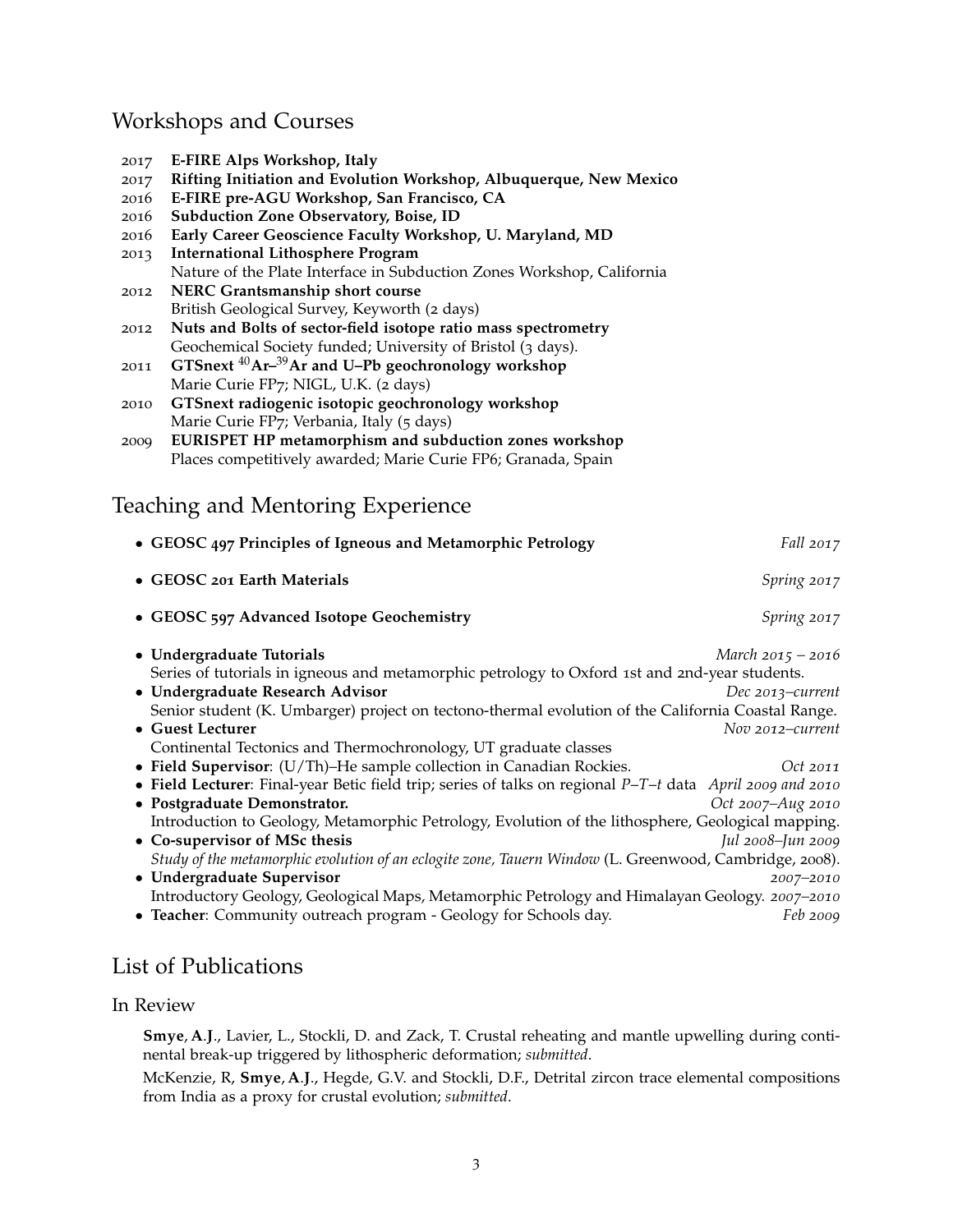Fisher, D., **Smye**, **A**.**J**., Marone, C., van Keken, P., Yamaguchi, A, and Oakley, D., Spectrum of Megathrust Slip Behavior Recorded within Ancient Accretionary Complexes: the Role of Silica Redistribution; *submitted*.

Wade, J., Dyck, B., Palin, R., Moore, J. and **Smye**, **A**.**J**., Divergent fates of primitive water on Earth and Mars; *in revision*.

Foley, B. and **Smye**, **A**.**J**., Carbon cycling and habitability of stagnant lid planets; *in revision*.

#### Published

- 14 Marsh, J., and **Smye**, **A**.**J**.. U-Pb systematics and trace element characteristics in titanite from a HP mafic granulite; *Chemical Geology*, 2017–466, 403–416.
- 13 **Smye**, **A**.**J**., Seman, S., Hudak, M. and Crispin, K. 2017. Rates of mantle cooling and exhumation during rifting constrained by REE-in-orthopyroxene speedometry; *Geochemistry, Geophysics, Geosystems*, 2017–18, 2510–2525.
- 12 **Smye**, **A**.**J**., Jackson, C.R.M., Konrad-Schmolke, M., Hesse, M.A., Parman, S.W., Shuster, D.L. and Ballentine, C.J. Noble gases recycled into the mantle through cold subduction zones; *Earth and Planetary Science Letters*, 2017–471, 65–73.
- 11 Seymour, N., Stockli, D., Beltrando, M. and **Smye**, **A**.**J**. Tracing the thermal evolution of lower continental crust through continental extension; *Tectonics*, 2016–35; doi: 10.1002/2016TC004178.
- 10 Bracciali, L., Parrish, R., Najman, Y., Carter, A., Wijbrans, J. and **Smye**, **A**.**J**. Plio-Pleistocene exhumation of the eastern Himalayan syntaxis and its domal 'pop-up'; *Earth Science Reviews*, 2016–160, 350– 385.
- 9 Sathaye, K., **Smye**, **A**.**J**., Jordan, J. and Hesse, M. Noble gases preserve history of retentive continental crust; *Earth and Planetary Science Letters*, 2016–443, 32–40; doi: 10.1016/j.epsl.2016.03.014.
- 8 Jackson, C.R.M., Shuster, D., Parman, S.W. and **Smye**, **A**.**J**. Noble gas diffusivity hindered by low energy sites in amphibole; *Geochimica et Cosmochimica Acta*, 2015; doi:10.1016/j.gca.2015.09.024.
- 7 **Smye**, **A**.**J**. and Stockli, D. Rutile U-Pb age depth profiling: a continuous record of lithospheric thermal evolution; *Earth and Planetary Science Letters*, 2014–408, 171–182; doi: 10.1016/j.epsl.2014.10.013.
- 6 **Smye**, **A**.**J**., Roberts, N., Condon, D.J., Horstwood, M.S.A., Parrish, R.R. and Noble, S.R. Characterizing the U-Th-Pb systematics of allanite by ID and LA-ICPMS: implications for geochronology; *Geochimica et Cosmochimica Acta*, 2014–135, 1–28; doi:10.1016/j.gca.2014.03.021.
- 5 **Smye**, **A**.**J**., Warren, C. and Bickle, M.J. The signature of devolatisation: extraneous <sup>40</sup>Ar systematics in high-pressure metamorphic rocks; *Geochimica et Cosmochimica Acta*, 2013–113, 94–112; doi:10.1016/j.gca.2013.03.018.
- 4 Warren, C., **Smye**, **A**.**J**., Kelley, S. and Sherlock, S. Using white mica <sup>40</sup>Ar/39Ar data as a tracer for fluid flow and permeability under high-P conditions: Tauern Window, Eastern Alps; *Journal of Metamorphic Geology*, 2011–30, 63–80; doi:10.1111/j.1525-1314.2011.00956.x.
- 3 **Smye**, **A**.**J**., Bickle, M.J., Holland, T.J.B., Parrish, R.R. and Condon, D.J. 2011. Rapid formation and exhumation of the youngest Alpine eclogites: A thermal conundrum to Barrovian metamorphism; *Earth and Planetary Science Letters*, 2011–306, 193–204; doi:10.1016/j.epsl.2011.03.037.
- 2 **Smye**, **A**.**J**., Greenwood, L., and Holland, T.J.B., 2010. Garnet–chloritoid–kyanite assemblages: Eclogite facies indicators of subduction constraints in orogenic belts; *Journal of Metamorphic Geology*, 2010– 28, 753-768; doi: 10.1111/j.1525-1314.2010.00889.x.
- 1 **Smye**, **A**.**J**., St-Onge, M.R., and Waters, D.J., 2009. Contrasting metamorphic pressure–temperature histories within the Trans-Hudson Orogen's hinterland, southwest Baffin Island, Nunavut; *Geological Survey of Canada, Current Research* 2009–6, 18 p.